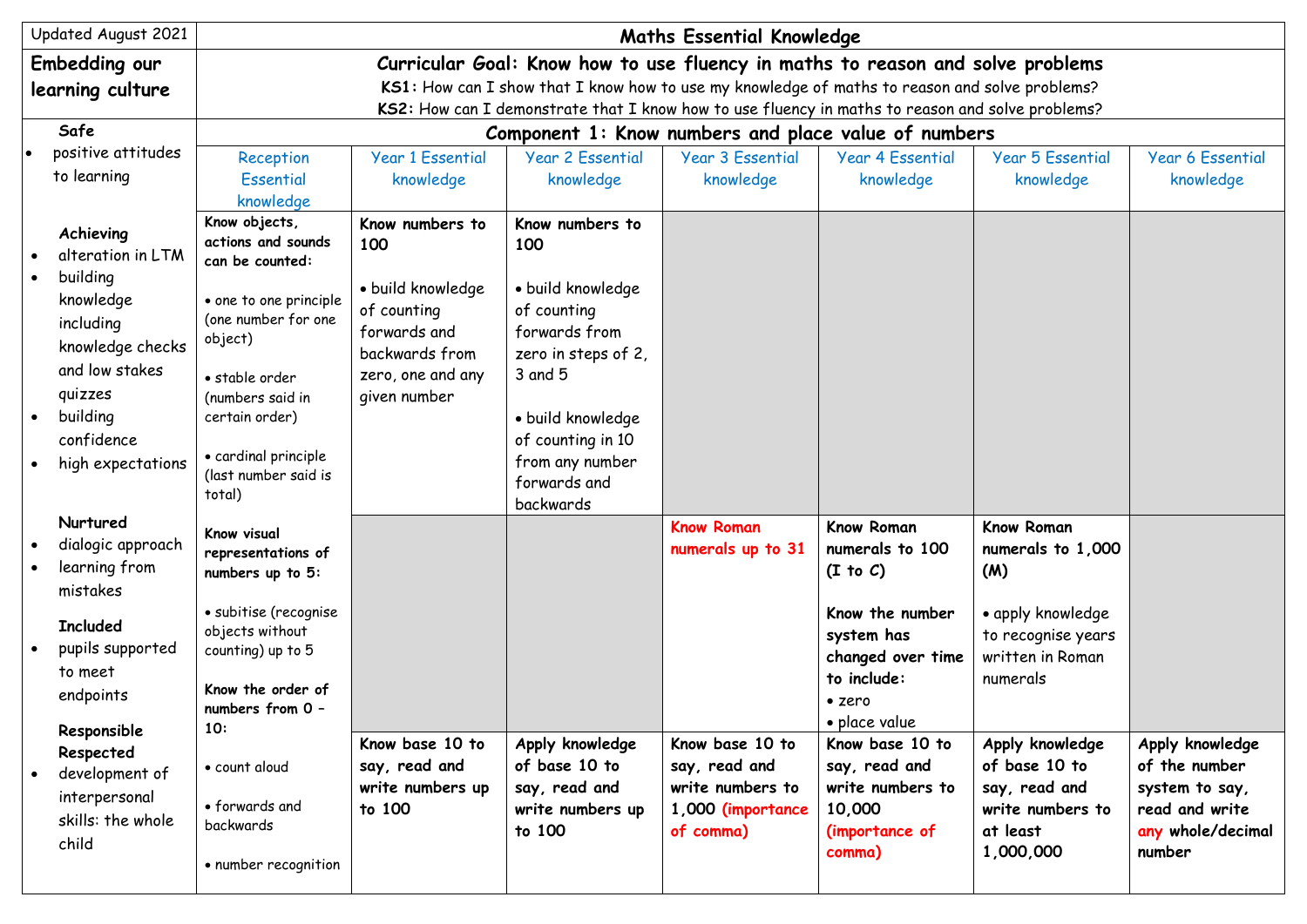|  | excellent | Composition of each                                       | · build knowledge                                      | • apply knowledge                                      | · build knowledge                                      | · build knowledge                                         | • apply knowledge                                                         | • apply knowledge                                         |
|--|-----------|-----------------------------------------------------------|--------------------------------------------------------|--------------------------------------------------------|--------------------------------------------------------|-----------------------------------------------------------|---------------------------------------------------------------------------|-----------------------------------------------------------|
|  | attitudes | number (012345                                            | of digits up to 100                                    | of value of digits                                     | of value of digits                                     | of value of digits                                        | of value of digits                                                        | of value of digits                                        |
|  |           | 678910)                                                   | to decompose in a                                      | up to 100 to                                           | up to 1,000 to                                         | to up 10,000 to                                           | to decompose                                                              | to decompose in a                                         |
|  |           | Know the order of<br>numbers 0-10, 0-<br>20 (and beyond): | standard way                                           | decompose in a<br>non-standard way                     | decompose in a<br>standard and non-<br>standard way    | decompose in a<br>standard and non-<br>standard way       | numbers to at<br>least 1,000,000 in<br>a standard and<br>non-standard way | non-standard way                                          |
|  |           | · count aloud                                             |                                                        |                                                        |                                                        |                                                           |                                                                           |                                                           |
|  |           | • forwards and<br>backwards                               | · build knowledge<br>of digits to<br>compare and order | · build knowledge<br>of digits to<br>compare and order | · build knowledge<br>of digits to<br>compare and order | · build knowledge<br>of value of digits<br>to compare and | • apply knowledge<br>of value of digits<br>to compare and                 | • apply knowledge<br>of value of digits<br>to compare and |
|  |           | • number recognition                                      | numbers to 100 (1<br>more and less)                    | numbers to 100<br>using:                               | numbers to 1,000<br>(10 and 100 more                   | order numbers to<br>10,000 including                      | order numbers to<br>at least 1,000,000                                    | order any number                                          |
|  |           | Recall the concept<br>of zero                             |                                                        | $\bullet \leftrightarrow$ and =<br>• number line       | and less)                                              | known decimals<br>$(1,000$ more and<br>less)              | (powers of 10)<br>decimal numbers<br>get smaller the<br>further away they |                                                           |
|  |           | Know numbers 0-9,<br>write the numerals:                  |                                                        |                                                        |                                                        |                                                           | are from the<br>decimal place                                             |                                                           |
|  |           | · count to find                                           |                                                        |                                                        |                                                        | · build knowledge                                         | • apply knowledge                                                         | • apply knowledge                                         |
|  |           | cardinal value and                                        |                                                        |                                                        | · build knowledge                                      | of value of digits                                        | of value of digits                                                        | of value of digits                                        |
|  |           | represent with                                            |                                                        |                                                        | of value of digits                                     | to round numbers                                          | to round numbers                                                          | to round any                                              |
|  |           | correct numeral                                           |                                                        |                                                        | to round numbers<br>up to the nearest                  | up to 10,000 to<br>the nearest 10,                        | up to 1,000,000 to<br>the nearest                                         | number to<br>required degree of                           |
|  |           | Know the language                                         |                                                        |                                                        | 10                                                     | 100 and 1,000                                             | 100,000                                                                   | accuracy                                                  |
|  |           | of 'greater than',                                        |                                                        |                                                        |                                                        |                                                           |                                                                           |                                                           |
|  |           | 'less than' and 'the                                      |                                                        |                                                        |                                                        | · build knowledge                                         | • apply knowledge                                                         |                                                           |
|  |           | same as':                                                 |                                                        |                                                        |                                                        | of the value of                                           | of the value of                                                           |                                                           |
|  |           | • compare quantities<br>up to 10                          |                                                        |                                                        |                                                        | digits to round<br>decimal numbers<br>(up to 1 decimal    | digits to at least<br>1,000,000 to<br>decimal numbers                     |                                                           |
|  |           | Know number bonds                                         |                                                        |                                                        |                                                        | place) to the                                             | (up to 2 decimal                                                          |                                                           |
|  |           | up to 5 (including                                        |                                                        |                                                        |                                                        | nearest whole                                             | places) to the<br>nearest whole                                           |                                                           |
|  |           | subtraction facts)<br>and some number                     |                                                        |                                                        |                                                        | number                                                    | number and 1                                                              |                                                           |
|  |           | bonds to 10:                                              |                                                        |                                                        |                                                        |                                                           | decimal place                                                             |                                                           |
|  |           | • automatically recall<br>(without references             |                                                        |                                                        |                                                        | · build knowledge                                         | • apply knowledge                                                         | · build knowledge                                         |
|  |           |                                                           |                                                        |                                                        |                                                        | of negative                                               | of the position of                                                        | of rules for                                              |